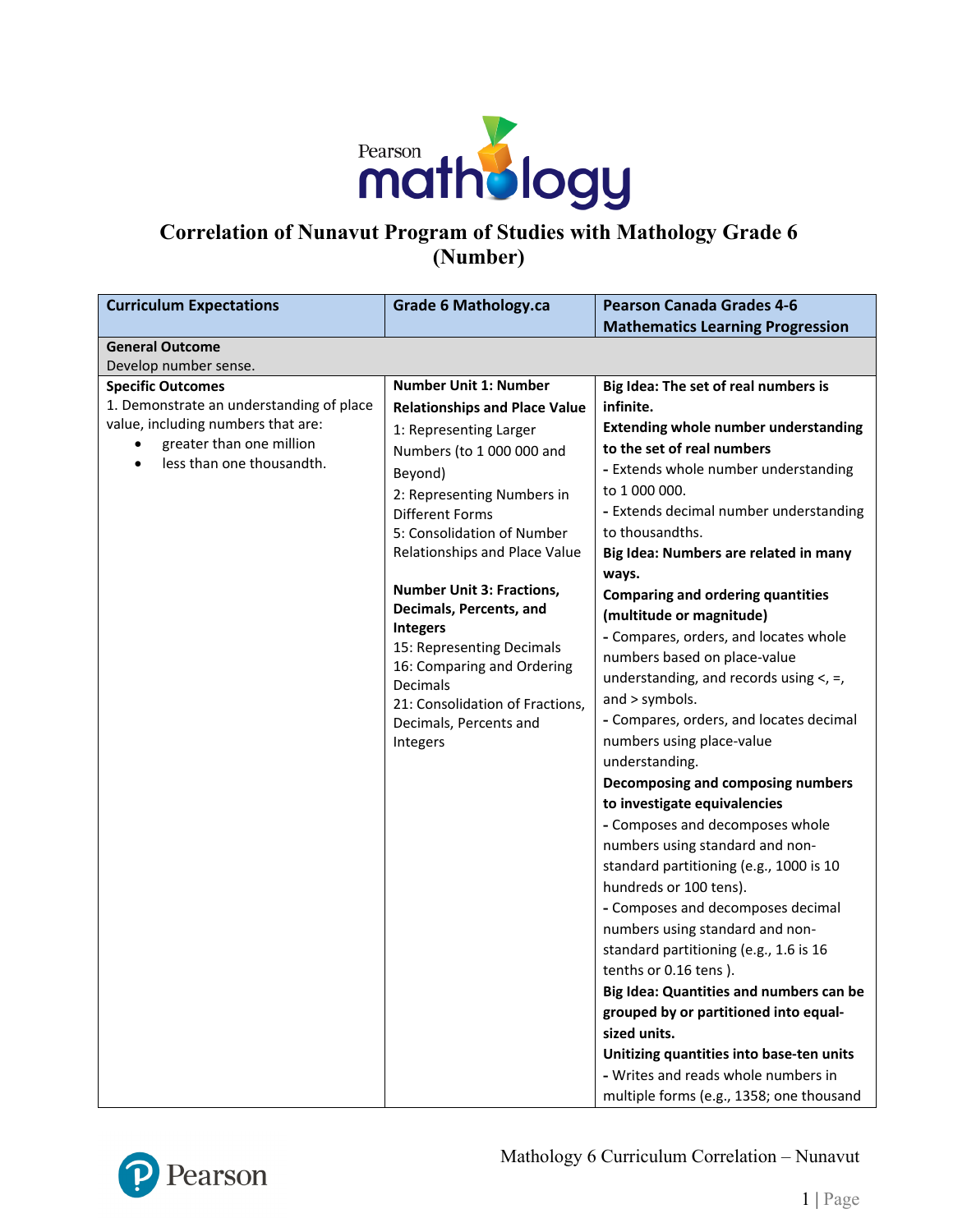|                                              |                                      | three hundred fifty-eight; 1000 + 300 +<br>$50 + 8$ ).                       |
|----------------------------------------------|--------------------------------------|------------------------------------------------------------------------------|
|                                              |                                      | - Understands that the value of a digit is                                   |
|                                              |                                      | ten times the value of the same digit one                                    |
|                                              |                                      | place to the right.                                                          |
|                                              |                                      | - Understands that the value of a digit is                                   |
|                                              |                                      | one-tenth the value of the same digit one                                    |
|                                              |                                      | place to the left.                                                           |
|                                              |                                      | - Writes and reads decimal numbers in                                        |
|                                              |                                      | multiple forms (e.g., numerals, number                                       |
| 2. Solve problems involving whole            | Number Unit 2: Fluency with          | names, expanded form).<br>Big Idea: Quantities and numbers can be            |
| numbers and decimal numbers.                 | <b>Whole Numbers</b>                 | operated on to determine how many                                            |
|                                              | 6: Solving Problems with             | and how much.                                                                |
|                                              | <b>Whole Numbers</b>                 | Developing conceptual meaning of                                             |
|                                              |                                      | operations                                                                   |
|                                              | 7: Estimating Reasonableness         | - Extends whole number computation                                           |
|                                              | of Solutions                         | models to larger numbers.                                                    |
|                                              | 9: Mental Math Strategies            | - Demonstrates an understanding of                                           |
|                                              | 12: Consolidation of Fluency         | decimal number computation through<br>modelling and flexible strategies.     |
|                                              | with Whole Numbers                   | Developing fluency of operations                                             |
|                                              |                                      | - Solves whole number computation                                            |
|                                              | <b>Number Unit 4: Operations</b>     | using efficient strategies (e.g., mental                                     |
|                                              | with Fractions and Decimals          | computation, algorithms, calculating cost                                    |
|                                              | 22: Multiplying Decimals by 1-       | of transactions and change owing, saving                                     |
|                                              | <b>Digit Numbers</b>                 | money to make a purchase).                                                   |
|                                              | 24: Dividing Decimals by 1-          | - Solves decimal number computation                                          |
|                                              | <b>Digit Numbers</b>                 | using efficient strategies.                                                  |
|                                              | 26: Adding and Subtracting           |                                                                              |
|                                              | Decimals                             |                                                                              |
|                                              | 30: Consolidation of                 |                                                                              |
|                                              | Operations with Fractions and        |                                                                              |
|                                              | Decimals                             |                                                                              |
| 3. Demonstrate an understanding of           | <b>Number Unit 1: Number</b>         | Big Idea: Numbers are related in many                                        |
| factors and multiples by:                    | <b>Relationships and Place Value</b> | ways.                                                                        |
| determining multiples and<br>$\bullet$       | 3: Identifying Factors and           | Decomposing and composing numbers                                            |
| factors of numbers less than 100             | <b>Multiples</b>                     | to investigate equivalencies                                                 |
| identifying prime and composite<br>$\bullet$ | 4: Identifying Prime and             | - Decomposes numbers into prime                                              |
| numbers                                      | <b>Composite Numbers</b>             | factors.                                                                     |
| solving problems using multiples             | 5: Consolidation of Number           | Big Idea: Quantities and numbers can be<br>operated on to determine how many |
| and factors.                                 | Relationships and Place Value        | and how much.                                                                |
|                                              |                                      | Investigating number and arithmetic                                          |
|                                              |                                      | properties                                                                   |
|                                              |                                      | - Determines whether one number is a                                         |
|                                              |                                      | multiple of any one-digit number.                                            |
|                                              |                                      | - Examines and classifies whole numbers                                      |
|                                              |                                      | based on their properties (e.g., even/odd;                                   |
|                                              |                                      | prime; composite; divisible by 2, 5, and                                     |
|                                              |                                      | 10).                                                                         |

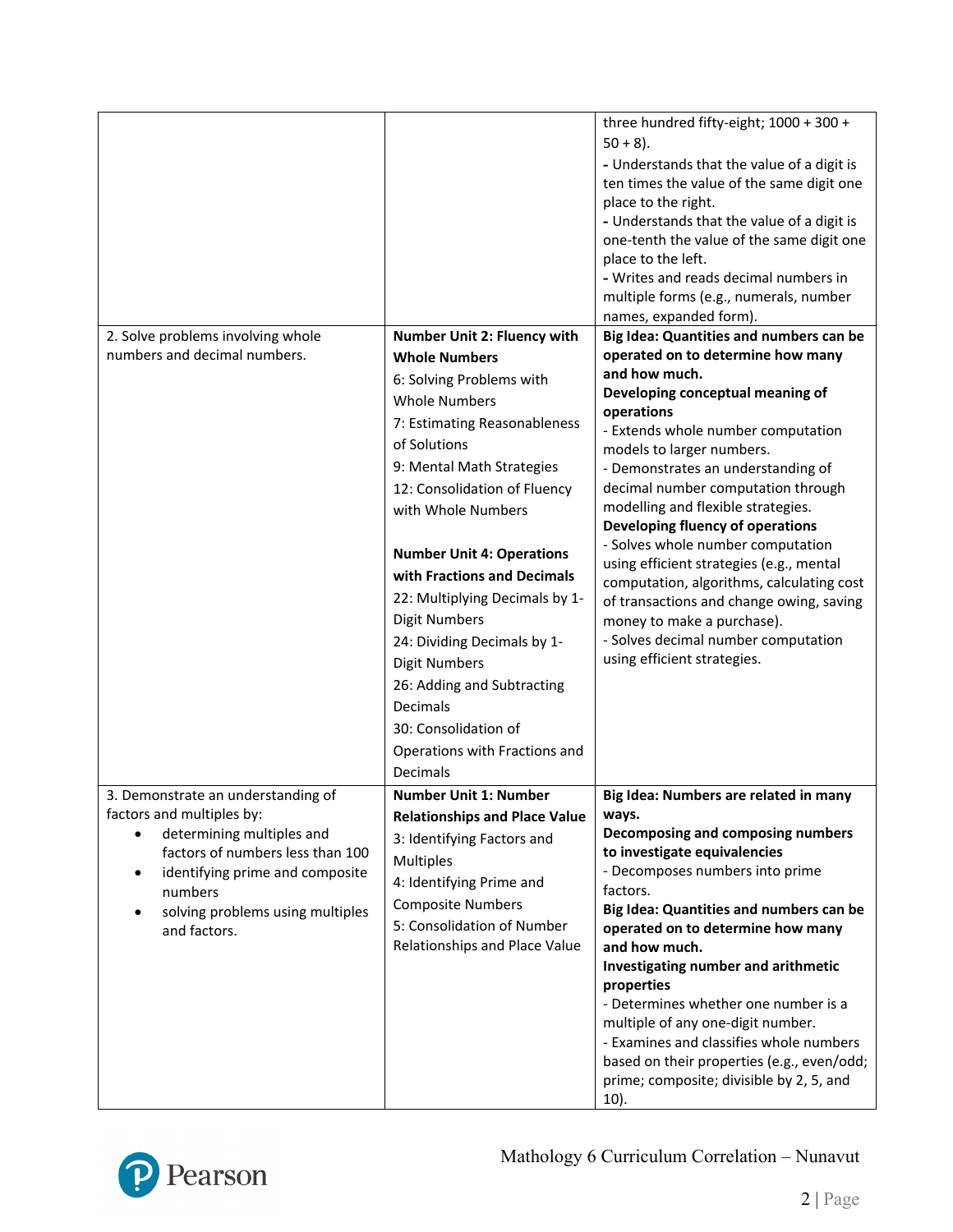|                                                                                                                        |                                                                                                                                                                                                                                  | - Generates multiples and factors for<br>numbers using flexible strategies.<br>- Distinguishes between and investigates<br>properties of prime and composite<br>numbers (e.g., prime factorization).<br>Developing fluency of operations<br>- Fluently recalls multiplication and<br>division facts to 100.                                                                                                                                                                                                                                                                           |
|------------------------------------------------------------------------------------------------------------------------|----------------------------------------------------------------------------------------------------------------------------------------------------------------------------------------------------------------------------------|---------------------------------------------------------------------------------------------------------------------------------------------------------------------------------------------------------------------------------------------------------------------------------------------------------------------------------------------------------------------------------------------------------------------------------------------------------------------------------------------------------------------------------------------------------------------------------------|
| 4. Relate improper fractions to mixed<br>numbers and mixed numbers to improper<br>fractions.                           | <b>Number Unit 3: Fractions,</b><br>Decimals, Percents, and<br><b>Integers</b><br>13: Representing Fractions<br>14: Comparing and Ordering<br>Fractions<br>21: Consolidation of Fractions,<br>Decimals, Percents and<br>Integers | Big Idea: Numbers are related in many<br>ways.<br><b>Comparing and ordering quantities</b><br>(multitude or magnitude)<br>- Compares, orders, and locates fractions<br>using flexible strategies (e.g., comparing<br>models; creating common denominators<br>or numerators).<br><b>Estimating quantities and numbers</b><br>- Estimates the size and magnitude of<br>fractions by comparing to benchmarks.<br>Decomposing and composing numbers<br>to investigate equivalencies<br>- Models equivalent forms of improper<br>fractions and mixed numbers using<br>flexible strategies. |
| 5. Demonstrate an understanding of ratio,<br>concretely, pictorially and symbolically.                                 | <b>Number Unit 2: Fluency with</b><br><b>Whole Numbers</b><br>11: Exploring Ratios<br>12: Consolidation of Fluency<br>with Whole Numbers                                                                                         | Big Idea: Numbers are related in many<br>ways.<br>Using ratios, rates, proportions, and<br>percents creates a relationship between<br>quantities<br>- Understands the concept of ratio as a<br>relationship between two quantities<br>(e.g., 3 wins to 2 losses).                                                                                                                                                                                                                                                                                                                     |
| 6. Demonstrate an understanding of<br>percent (limited to whole numbers),<br>concretely, pictorially and symbolically. | <b>Number Unit 3: Fractions,</b><br>Decimals, Percents, and<br><b>Integers</b><br>18: Relating Fractions,<br>Decimals, and Percents<br>21: Consolidation of Fractions,<br>Decimals, Percents and<br>Integers                     | Big Idea: Numbers are related in many<br>ways.<br>Decomposing and composing numbers<br>to investigate equivalencies<br>- Models and explains the relationships<br>among fractions, decimals, and percents.<br>- Translates flexibly between<br>representations.                                                                                                                                                                                                                                                                                                                       |
| 7. Demonstrate an understanding of<br>integers, concretely, pictorially and<br>symbolically.                           | <b>Number Unit 3: Fractions,</b><br>Decimals, Percents, and<br><b>Integers</b><br>19: Representing Integers<br>20: Comparing and Ordering<br>Integers<br>21: Consolidation of Fractions,<br>Decimals, Percents and<br>Integers   | Big Idea: The set of real numbers is<br>infinite<br><b>Extending whole number understanding</b><br>to the set of real numbers<br>- Extends whole number understanding<br>to negative numbers.                                                                                                                                                                                                                                                                                                                                                                                         |

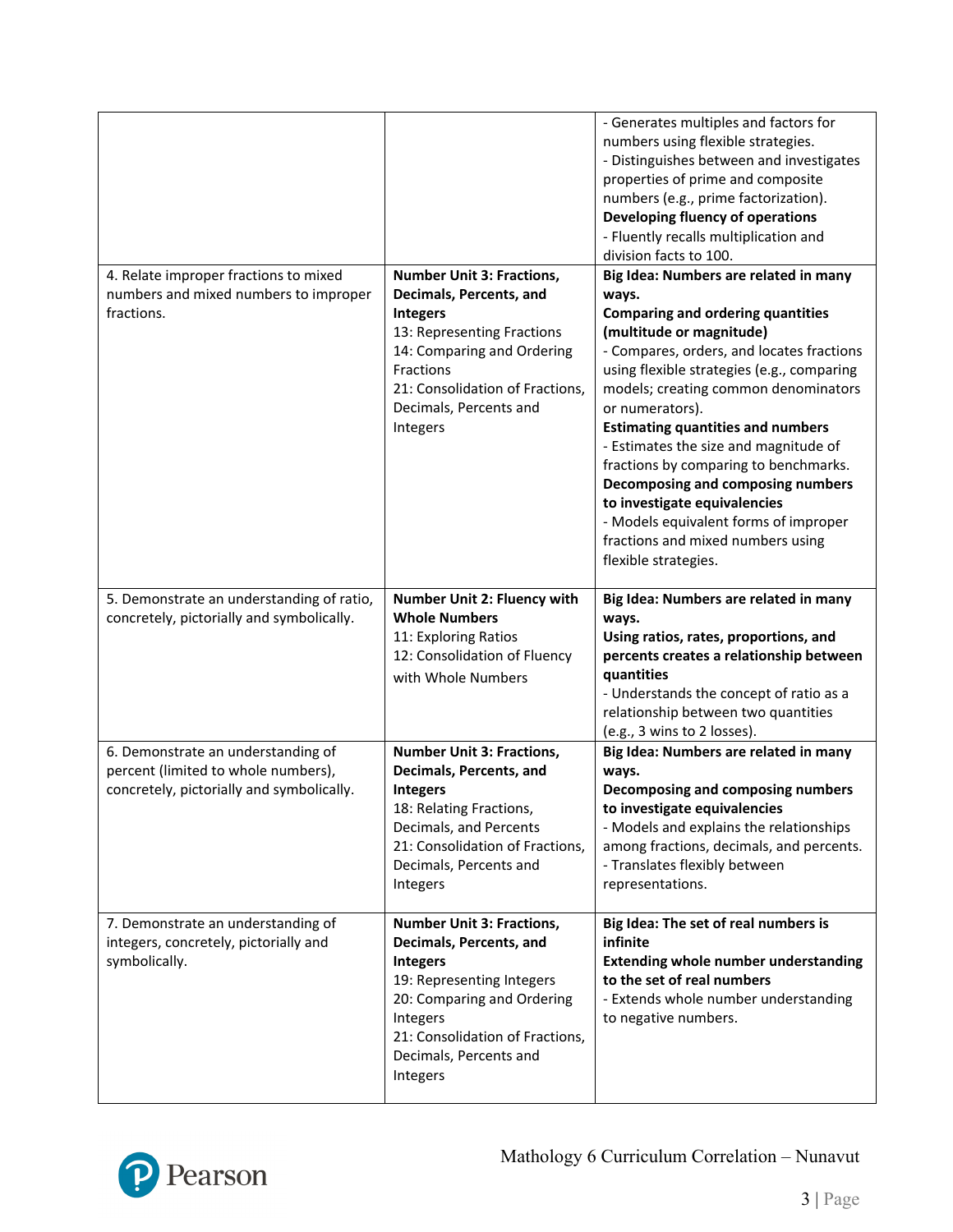| 8. Demonstrate an understanding of<br>multiplication and division of decimals (1-<br>digit whole number multipliers and 1-digit<br>natural number divisors). | <b>Number Unit 4: Operations</b><br>with Fraction and Decimals<br>22: Multiplying Decimals by 1-<br>Digit Numbers<br>24: Dividing Decimals by 1-<br>Digit Numbers<br>30: Consolidation of<br>Operations with Fractions and<br>Decimals | Big Idea: Quantities and numbers can be<br>operated on to determine how many<br>and how much.<br>Developing conceptual meaning of<br>operations<br>- Demonstrates an understanding of<br>decimal number computation through<br>modelling and flexible strategies.<br>Developing fluency of operations<br>- Solves decimal number computation<br>using efficient strategies. |
|--------------------------------------------------------------------------------------------------------------------------------------------------------------|----------------------------------------------------------------------------------------------------------------------------------------------------------------------------------------------------------------------------------------|-----------------------------------------------------------------------------------------------------------------------------------------------------------------------------------------------------------------------------------------------------------------------------------------------------------------------------------------------------------------------------|
| 9. Explain and apply the order of<br>operations, excluding exponents, with and<br>without technology (limited to whole<br>numbers).                          | Number Unit 2: Fluency with<br><b>Whole Numbers</b><br>8: The Order of Operations<br>12: Consolidation of Fluency<br>with Whole Numbers                                                                                                | Big Idea: Quantities and numbers can be<br>operated on to determine how many<br>and how much.<br>Investigating number and arithmetic<br>properties<br>- Applies order of operations for whole<br>numbers and explains the effect when<br>order is not followed.                                                                                                             |

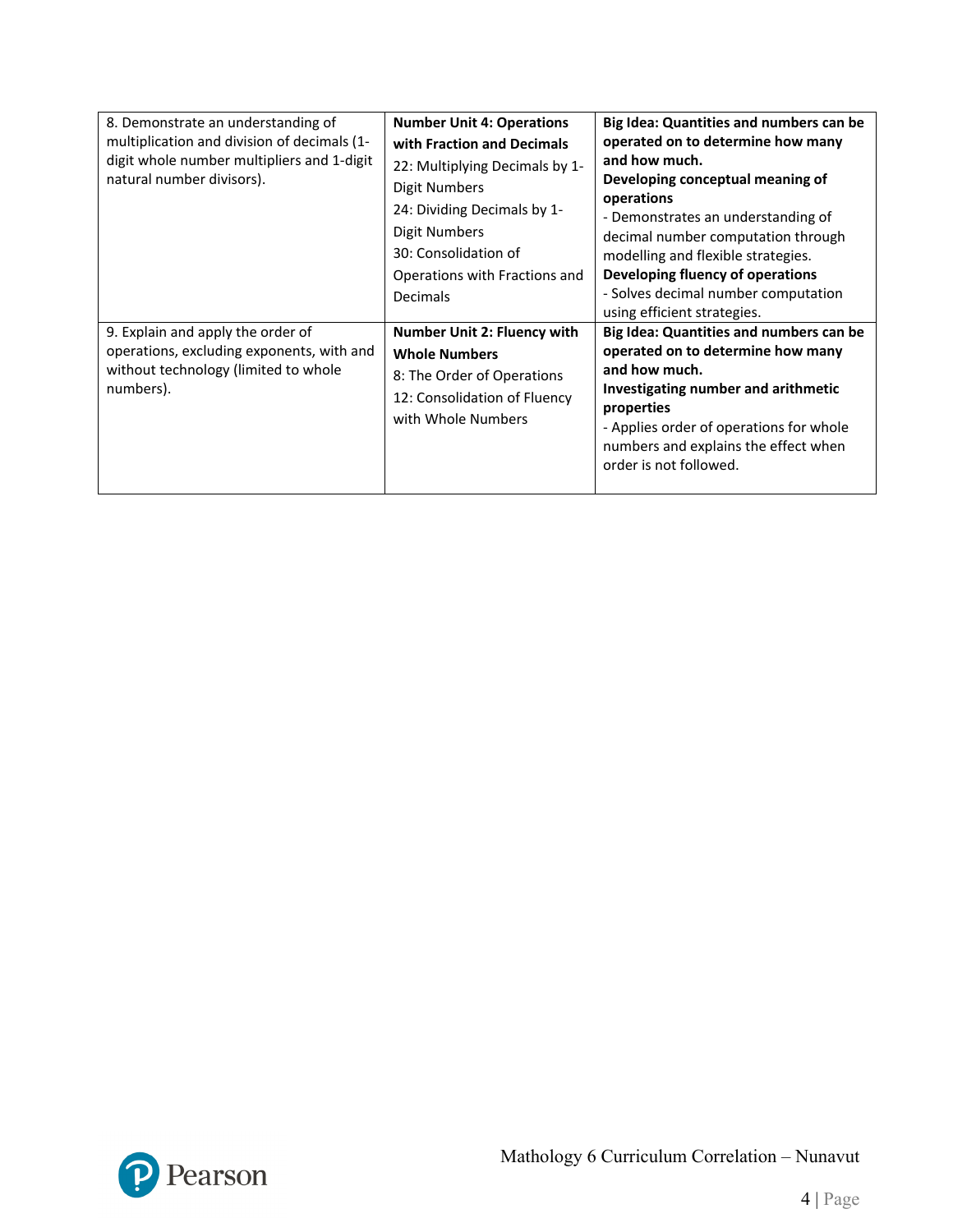

#### **Correlation of Nunavut Program of Studies with Mathology Grade 6 (Patterns and Relations: Patterns)**

| <b>Curriculum Expectations</b>                            | <b>Grade 6 Mathology.ca</b>          | <b>Pearson Canada Grades 4-6</b>                                                 |  |
|-----------------------------------------------------------|--------------------------------------|----------------------------------------------------------------------------------|--|
|                                                           |                                      | <b>Mathematics Learning Progression</b>                                          |  |
| <b>General Outcome</b>                                    |                                      |                                                                                  |  |
| Use patterns to describe the world and to solve problems. |                                      |                                                                                  |  |
| <b>Specific Outcomes</b>                                  | <b>Patterning Unit 1: Patterning</b> | Big Idea: Regularity and repetition form                                         |  |
| 1. Represent and describe patterns and                    | 1: Investigating Patterns and        | patterns that can be generalized and                                             |  |
| relationships, using graphs and tables.                   | Relationships in Tables and          | predicted mathematically.                                                        |  |
|                                                           | Graphs                               | Representing patterns, relations, and                                            |  |
|                                                           | 2: Solving Problems                  | functions                                                                        |  |
|                                                           | 4: Consolidation of                  | - Represents a numeric or shape pattern                                          |  |
|                                                           | Patterning                           | using a table of values by pairing the                                           |  |
|                                                           |                                      | term value with a term number.                                                   |  |
|                                                           |                                      | - Represents a mathematical context or                                           |  |
|                                                           |                                      | problem with expressions and equations<br>using variables to represent unknowns. |  |
|                                                           |                                      | Generalizing and analyzing patterns,                                             |  |
|                                                           |                                      | relations, and functions                                                         |  |
|                                                           |                                      | - Explains the rule for numeric patterns                                         |  |
|                                                           |                                      | including the starting point and change                                          |  |
|                                                           |                                      | (e.g., given: 16, 22, 28, 34,  Start at 16                                       |  |
|                                                           |                                      | and add 6 each time).                                                            |  |
|                                                           |                                      | - Describes numeric and shape patterns                                           |  |
|                                                           |                                      | using words and numbers.                                                         |  |
|                                                           |                                      | - Predicts the value of a given element in                                       |  |
|                                                           |                                      | a numeric or shape pattern using                                                 |  |
|                                                           |                                      | pattern rules.                                                                   |  |
|                                                           |                                      | - Describes the relationship between                                             |  |
|                                                           |                                      | two numeric patterns (e.g., for every 4                                          |  |
|                                                           |                                      | steps, she travels 3 metres).                                                    |  |
| 2. Demonstrate an understanding of the                    | <b>Patterning Unit 1: Patterning</b> | Big Idea: Regularity and repetition form                                         |  |
| relationships within tables of values to                  | 1: Investigating Patterns and        | patterns that can be generalized and                                             |  |
| solve problems.                                           | Relationships in Tables and          | predicted mathematically.                                                        |  |
|                                                           |                                      | Representing patterns, relations, and                                            |  |
|                                                           | Graphs                               | functions                                                                        |  |
|                                                           | 2: Solving Problems                  | - Represents a numeric or shape pattern                                          |  |
|                                                           | 4: Consolidation of                  | using a table of values by pairing the                                           |  |
|                                                           | Patterning                           | term value with a term number.                                                   |  |
|                                                           |                                      | - Represents a mathematical context or                                           |  |
|                                                           |                                      | problem with expressions and equations                                           |  |
|                                                           |                                      | using variables to represent unknowns.                                           |  |
|                                                           |                                      | Generalizing and analyzing patterns,                                             |  |
|                                                           |                                      | relations, and functions                                                         |  |



Mathology 6 Curriculum Correlation – Nunavut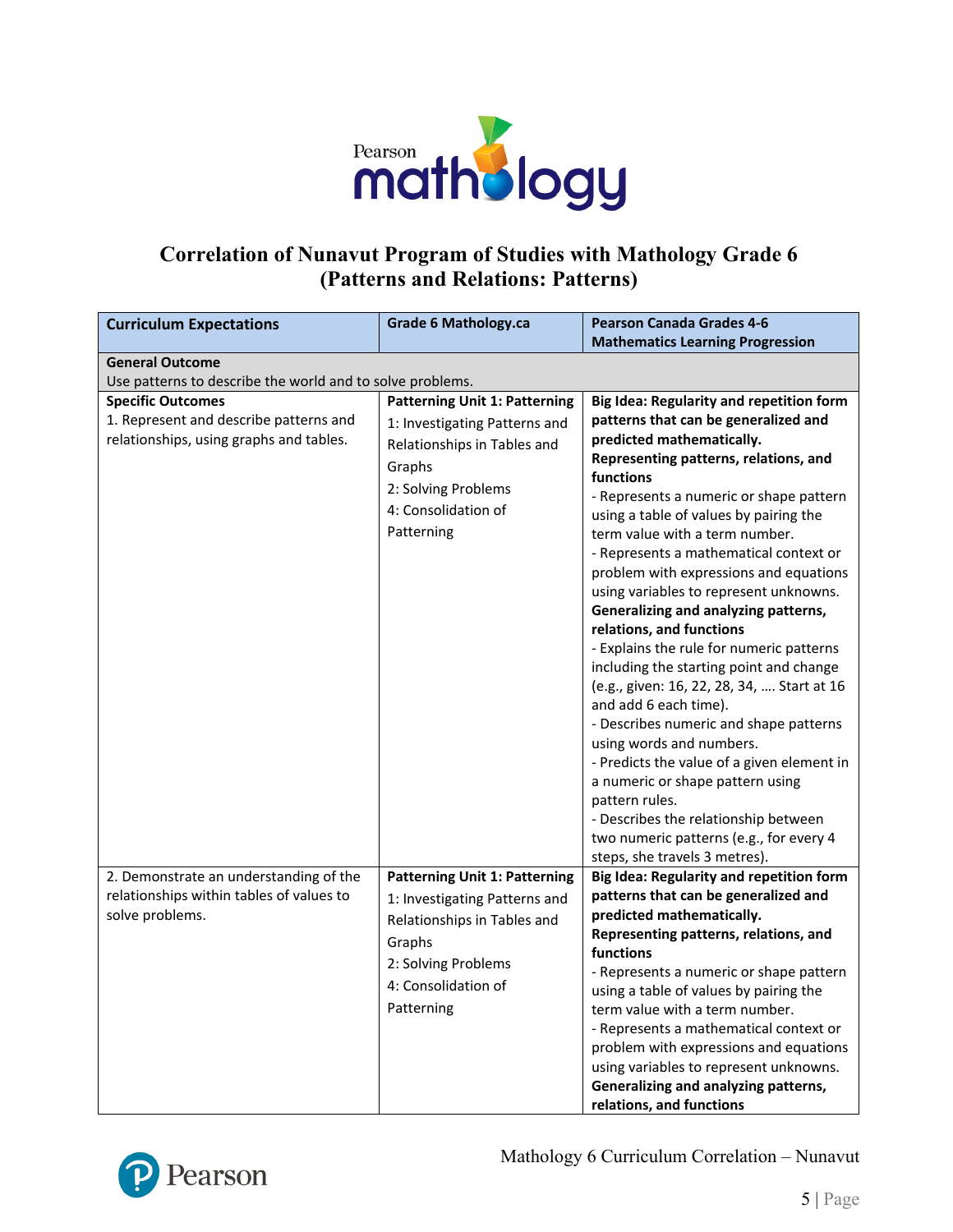| - Explains the rule for numeric patterns<br>including the starting point and change<br>(e.g., given: 16, 22, 28, 34,  Start at 16<br>and add 6 each time).<br>- Describes numeric and shape patterns<br>using words and numbers.<br>- Predicts the value of a given element in<br>a numeric or shape pattern using<br>pattern rules.<br>- Describes the relationship between<br>two numeric patterns (e.g., for every 4<br>steps, she travels 3 metres). |
|----------------------------------------------------------------------------------------------------------------------------------------------------------------------------------------------------------------------------------------------------------------------------------------------------------------------------------------------------------------------------------------------------------------------------------------------------------|
|                                                                                                                                                                                                                                                                                                                                                                                                                                                          |

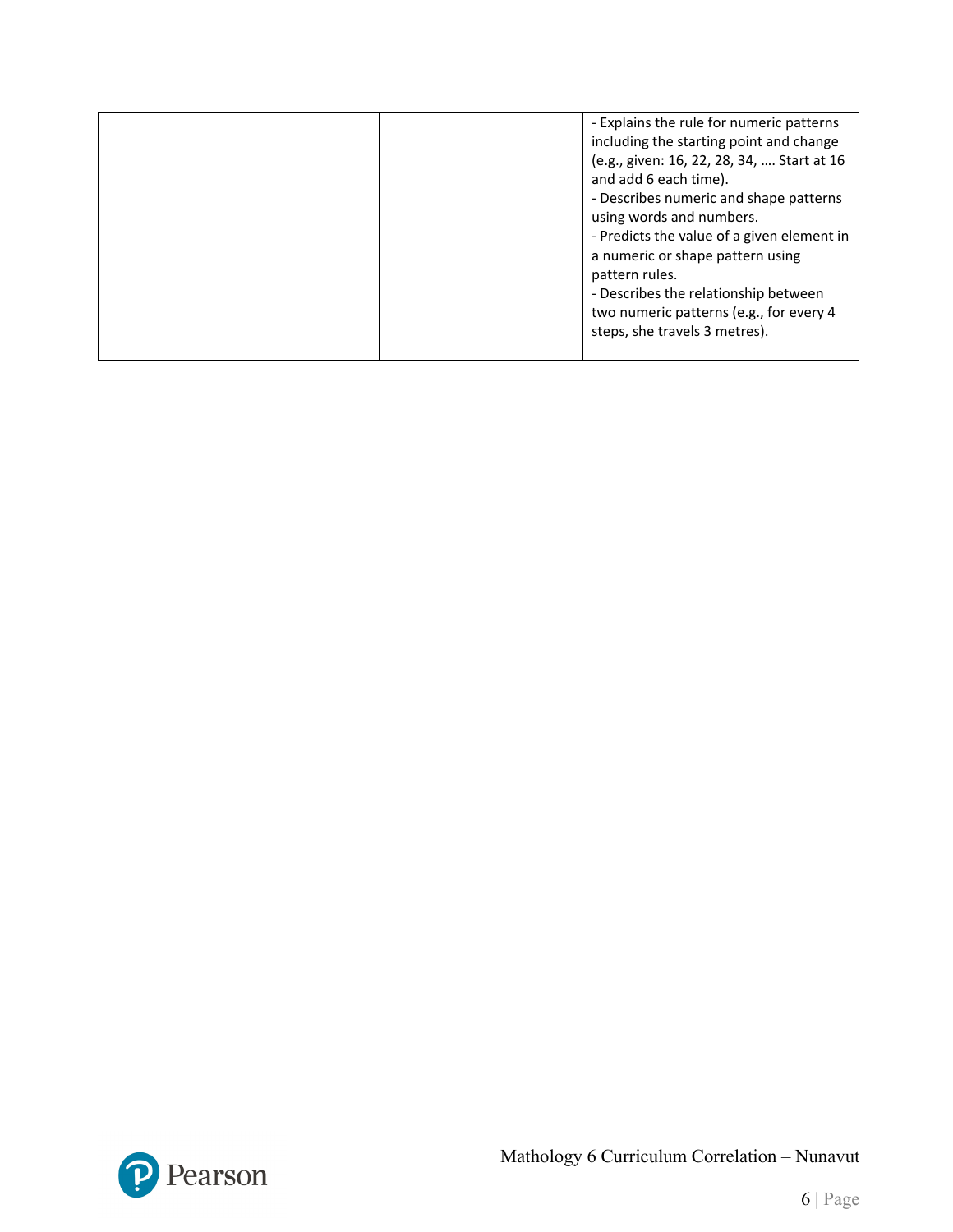

### **Correlation of Nunavut Program of Studies with Mathology Grade 6 (Patterns and Relations: Variables and Equations)**

| <b>Curriculum Expectations</b>                                                | <b>Grade 6 Mathology.ca</b>         | <b>Pearson Canada Grades 4-6</b>                                                         |
|-------------------------------------------------------------------------------|-------------------------------------|------------------------------------------------------------------------------------------|
|                                                                               |                                     | <b>Mathematics Learning Progression</b>                                                  |
| <b>General Outcome</b>                                                        |                                     |                                                                                          |
| Represent algebraic expressions in multiple ways.<br><b>Specific Outcomes</b> | <b>Patterning Unit 2: Variables</b> | Big Idea: Patterns and relations can be                                                  |
| 3. Represent generalizations arising from                                     | and Equations                       | represented with symbols, equations,                                                     |
| number relationships, using equations                                         |                                     | and expressions.                                                                         |
| with letter variables.                                                        | 7: Representing                     | Using variables, algebraic expressions,                                                  |
|                                                                               | <b>Generalizations in Patterns</b>  | and equations to represent                                                               |
|                                                                               | 10: Consolidation of Variables      | mathematical relations                                                                   |
|                                                                               | and Equations                       | - Understands an unknown quantity                                                        |
|                                                                               |                                     | (i.e., variable) may be represented by a                                                 |
|                                                                               | <b>Measurement Unit 1A:</b>         | symbol or letter (e.g., $13 - \square = 8$ ; $4n =$                                      |
|                                                                               | Perimeter, Area, Volume, and        | 12).                                                                                     |
|                                                                               | Capacity                            | - Flexibly uses symbols and letters to                                                   |
|                                                                               | 1: Determining the Perimeter        | represent unknown quantities in<br>equations (e.g., knows that $4 + \square = 7$ ; $4 +$ |
|                                                                               | of Polygons                         | $x = 7$ ; and $4 + y = 7$ all represent the                                              |
|                                                                               | 2: Determining the Area of          | same equation with $\Box$ , x, and y                                                     |
|                                                                               | Rectangles                          | representing the same value).                                                            |
|                                                                               |                                     | - Interprets and writes algebraic                                                        |
|                                                                               |                                     | expressions (e.g., 2n means two times a                                                  |
|                                                                               |                                     | number; subtracting a number from 7                                                      |
|                                                                               |                                     | can be written as $7 - n$ ).                                                             |
|                                                                               |                                     | - Understands a variable as a changing                                                   |
|                                                                               |                                     | quantity (e.g., 5s, where s can be any                                                   |
|                                                                               |                                     | value).                                                                                  |
| 4. Express a given problem as an<br>equation in which a letter variable is    | <b>Patterning Unit 2: Variables</b> | Big Idea: Patterns and relations can be<br>represented with symbols, equations,          |
| used to represent an unknown number.                                          | and Equations                       | and expressions.                                                                         |
|                                                                               | 7: Representing                     | Understanding equality and inequality,                                                   |
|                                                                               | <b>Generalizations in Patterns</b>  | building on generalized properties of                                                    |
|                                                                               | 8: Solving Equations                | numbers and operations                                                                   |
|                                                                               | 10: Consolidation of Variables      | - Expresses a one-step mathematical                                                      |
|                                                                               | and Equations                       | problem as an equation using a symbol                                                    |
|                                                                               |                                     | or letter to represent an unknown                                                        |
|                                                                               |                                     | number (e.g., Sena had some tokens and                                                   |
|                                                                               |                                     | used four. She has seven left: $\Box - 4 = 7$ ).                                         |
|                                                                               |                                     | - Determines an unknown number in                                                        |
|                                                                               |                                     | simple one-step equations using<br>different strategies (e.g., $n \times 3 = 12$ ; 13 -  |
|                                                                               |                                     | $\Box = 8$ ).                                                                            |
|                                                                               |                                     | - Uses arithmetic properties to                                                          |

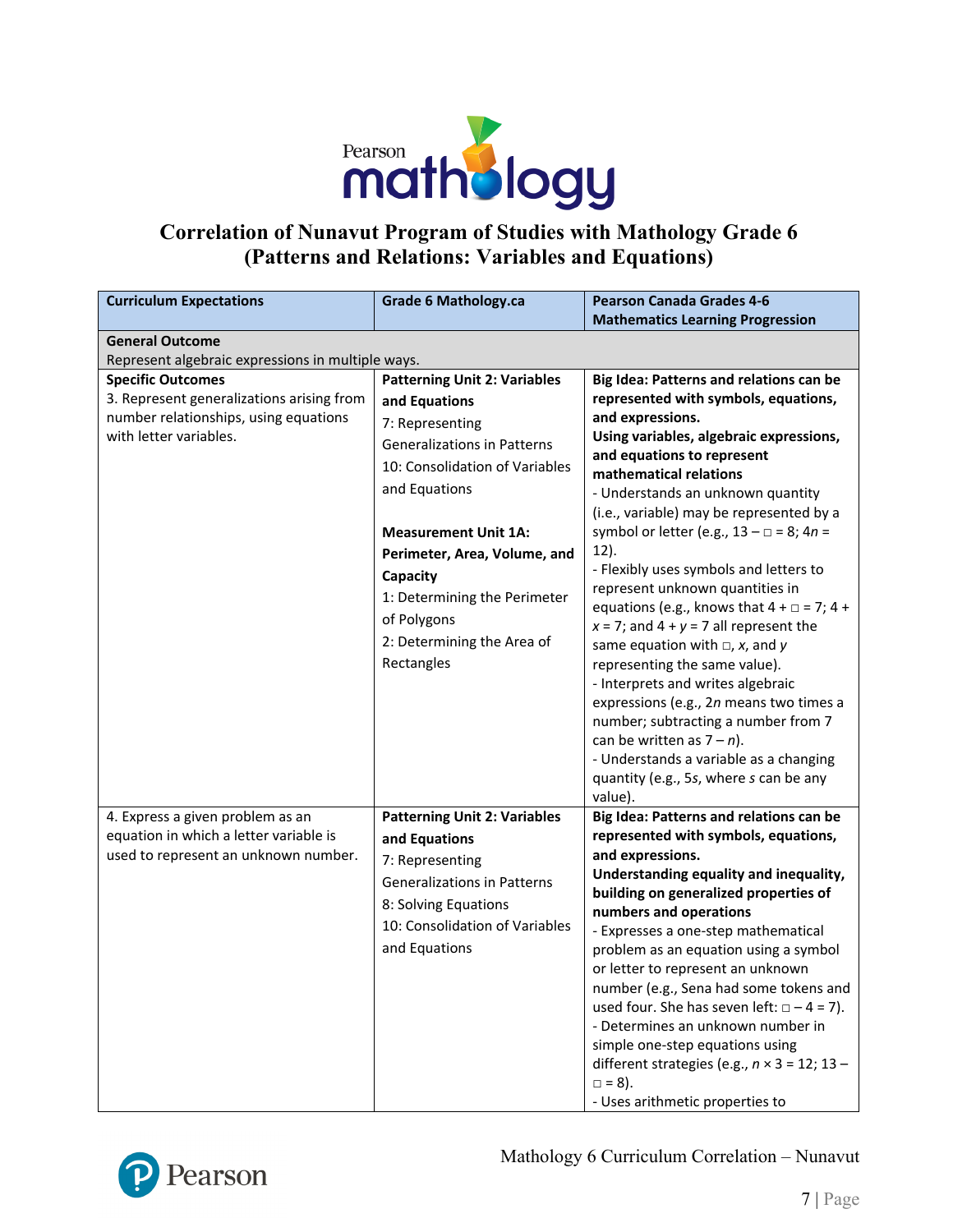|                                         |                                     | investigate and transform one-step                    |
|-----------------------------------------|-------------------------------------|-------------------------------------------------------|
|                                         |                                     | addition and multiplication equations                 |
|                                         |                                     | (e.g., $5 + 4 = 9$ and $5 + a = 9$ have the           |
|                                         |                                     | same structure and can be rearranged in               |
|                                         |                                     | similar ways to maintain equality: $4 + 5 =$          |
|                                         |                                     | 9 and $a + 5 = 9$ ).                                  |
|                                         |                                     | - Uses arithmetic properties to                       |
|                                         |                                     | investigate and transform one-step                    |
|                                         |                                     | subtraction and division equations (e.g.,             |
|                                         |                                     | $12 - 5 = 7$ and $12 - b = 7$ have the same           |
|                                         |                                     | structure and can be rearranged in                    |
|                                         |                                     | similar ways to maintain equality: $12 - 7$           |
|                                         |                                     | $= 5$ and $12 - 7 = b$ ).                             |
|                                         |                                     | Using variables, algebraic expressions,               |
|                                         |                                     | and equations to represent                            |
|                                         |                                     | mathematical relations                                |
|                                         |                                     | - Understands an unknown quantity                     |
|                                         |                                     | (i.e., variable) may be represented by a              |
|                                         |                                     | symbol or letter (e.g., $13 - \square = 8$ ; $4n =$   |
|                                         |                                     | $12$ ).                                               |
|                                         |                                     | - Flexibly uses symbols and letters to                |
|                                         |                                     | represent unknown quantities in                       |
|                                         |                                     | equations (e.g., knows that $4 + \square = 7$ ; $4 +$ |
|                                         |                                     | $x = 7$ ; and $4 + y = 7$ all represent the           |
|                                         |                                     | same equation with $\Box$ , x, and y                  |
|                                         |                                     | representing the same value).                         |
|                                         |                                     | - Interprets and writes algebraic                     |
|                                         |                                     | expressions (e.g., 2n means two times a               |
|                                         |                                     | number; subtracting a number from 7                   |
|                                         |                                     | can be written as $7 - n$ ).                          |
|                                         |                                     | - Understands a variable as a changing                |
|                                         |                                     | quantity (e.g., 5s, where s can be any                |
|                                         |                                     | value).                                               |
| 5. Demonstrate and explain the meaning  | <b>Patterning Unit 2: Variables</b> | Big Idea: Patterns and relations can be               |
| of preservation of equality, concretely |                                     | represented with symbols, equations,                  |
| and pictorially.                        | and Equations                       | and expressions.                                      |
|                                         | 6: Investigating Equality in        | Understanding equality and inequality,                |
|                                         | Equations                           | building on generalized properties of                 |
|                                         | 10: Consolidation of Variables      | numbers and operations                                |
|                                         | and Equations                       | - Recognizes that an equal sign between               |
|                                         |                                     | two expressions with variables indicates              |
|                                         |                                     | that the expressions are equivalent (e.g.,            |
|                                         |                                     | $5n - 4 = 3n$ ; $3r = 2 + s$ ).                       |
|                                         |                                     | - Investigates and models the meaning                 |
|                                         |                                     | of preservation of equality of single                 |
|                                         |                                     | variable equations (e.g., $3x = 12$ ).                |
|                                         |                                     |                                                       |

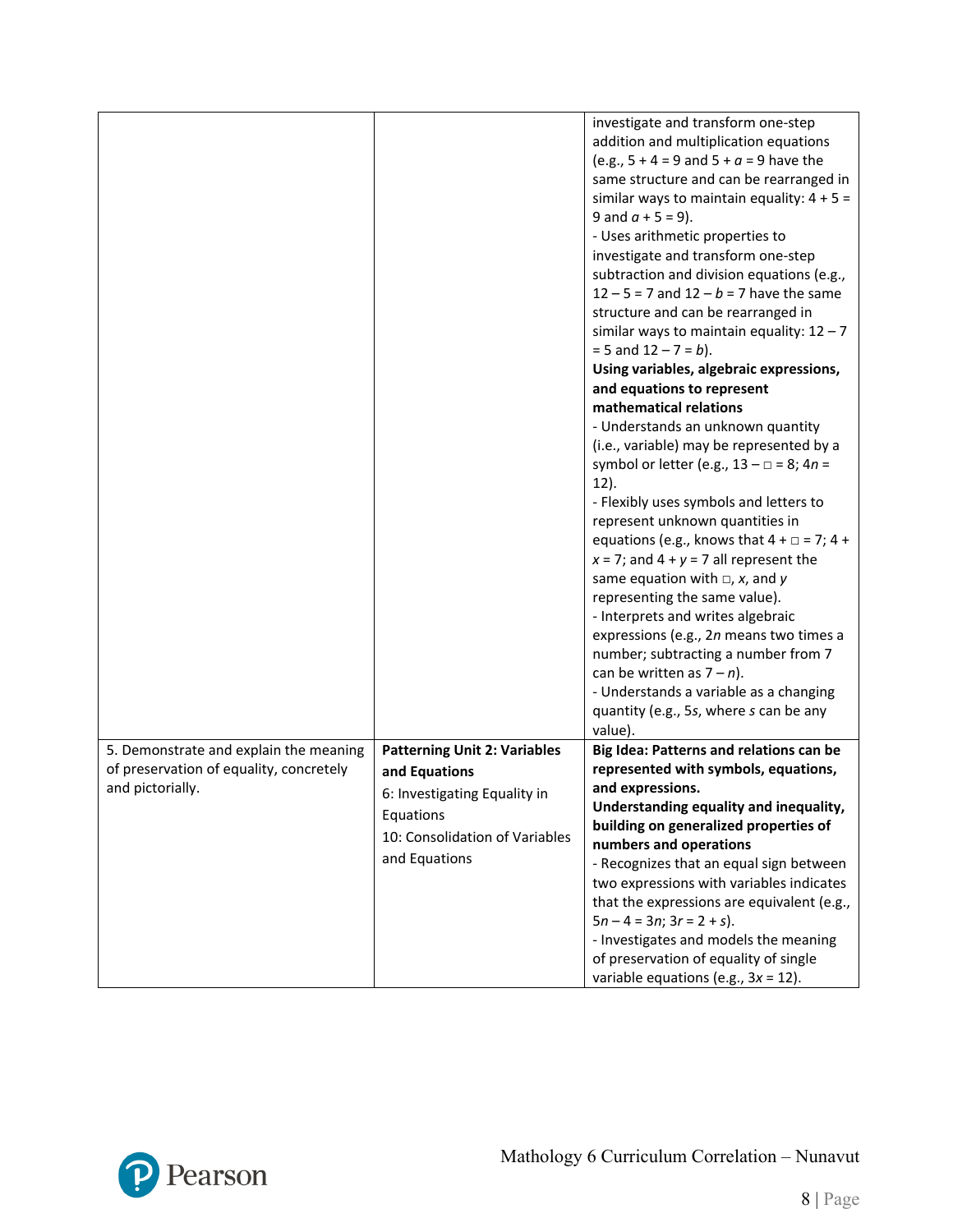

# **Correlation of Nunavut Program of Studies with Mathology Grade 6 (Shape and Space: Measurement)**

| <b>Curriculum Expectations</b>                                                                                                                                                                                                                                                                                                                                                                                                                    | <b>Grade 6 Mathology.ca</b>                                                                                                                                                                                 | <b>Pearson Canada Grades 4-6</b><br><b>Mathematics Learning Progression</b>                                                                                                                                                                                                                                                                                                                                                                                                                                                                                                                                                                                                                                                                                                                                                                                                                                                                                                          |  |
|---------------------------------------------------------------------------------------------------------------------------------------------------------------------------------------------------------------------------------------------------------------------------------------------------------------------------------------------------------------------------------------------------------------------------------------------------|-------------------------------------------------------------------------------------------------------------------------------------------------------------------------------------------------------------|--------------------------------------------------------------------------------------------------------------------------------------------------------------------------------------------------------------------------------------------------------------------------------------------------------------------------------------------------------------------------------------------------------------------------------------------------------------------------------------------------------------------------------------------------------------------------------------------------------------------------------------------------------------------------------------------------------------------------------------------------------------------------------------------------------------------------------------------------------------------------------------------------------------------------------------------------------------------------------------|--|
| <b>General Outcome</b><br>Use direct and indirect measurement to solve problems.                                                                                                                                                                                                                                                                                                                                                                  |                                                                                                                                                                                                             |                                                                                                                                                                                                                                                                                                                                                                                                                                                                                                                                                                                                                                                                                                                                                                                                                                                                                                                                                                                      |  |
| <b>Specific Outcomes</b><br>1. Demonstrate an understanding of<br>angles by:<br>identifying examples of angles<br>$\bullet$<br>in the environment<br>classifying angles according to<br>$\bullet$<br>their measure<br>estimating the measure of<br>$\bullet$<br>angles, using 45°, 90° and 180°<br>as reference angles<br>determining angle measures in<br>degrees<br>drawing and labelling angles<br>$\bullet$<br>when the measure is specified. | <b>Geometry Unit 1A: 2-D</b><br><b>Shapes and Angles</b><br>1: Classifying and Measuring<br>Angles<br>2: Measuring and<br><b>Constructing Angles</b><br>6: Consolidation of 2-D<br><b>Shapes and Angles</b> | Big Idea: Many things in our world (e.g.,<br>objects, spaces, events) have attributes<br>that can be measured and compared.<br>Understanding attributes that can be<br>measured, compared, and ordered<br>- Understands angle as an attribute that<br>can be measured and compared.<br>- Understands angle is additive (e.g., 90°<br>can be visualized as nine sectors that are<br>$10^{\circ}$ each).<br>Big Idea: Assigning a unit to a<br>continuous attribute allows us to<br>measure and make comparisons.<br>Selecting and using units to estimate,<br>measure, construct, and make<br>comparisons<br>- Measures, constructs, and estimates<br>angles using degrees.<br>Big Idea: 2-D shapes and 3-D solids can<br>be analyzed and classified in different<br>ways by their attributes.<br>Investigating geometric attributes and<br>properties of 2-D shapes and 3-D solids<br>- Draws, compares, and classifies angles<br>(i.e., right, acute, obtuse, straight,<br>reflex). |  |
| 2. Demonstrate that the sum of interior<br>angles is:<br>180° in a triangle<br>$\bullet$<br>360° in a quadrilateral.<br>$\bullet$                                                                                                                                                                                                                                                                                                                 | <b>Geometry Unit 1A: 2-D</b><br><b>Shapes and Angles</b><br>3: Classifying Triangles<br>4: Identifying and<br><b>Constructing Triangles</b><br>6: Consolidation of 2-D<br><b>Shapes and Angles</b>          | Big Idea: Assigning a unit to a<br>continuous attribute allows us to<br>measure and make comparisons.<br><b>Understanding relationships among</b><br>measured units<br>- Investigates and generalizes sum of<br>interior angles of triangles (i.e., sum of<br>angles of a triangle is 180°).                                                                                                                                                                                                                                                                                                                                                                                                                                                                                                                                                                                                                                                                                         |  |

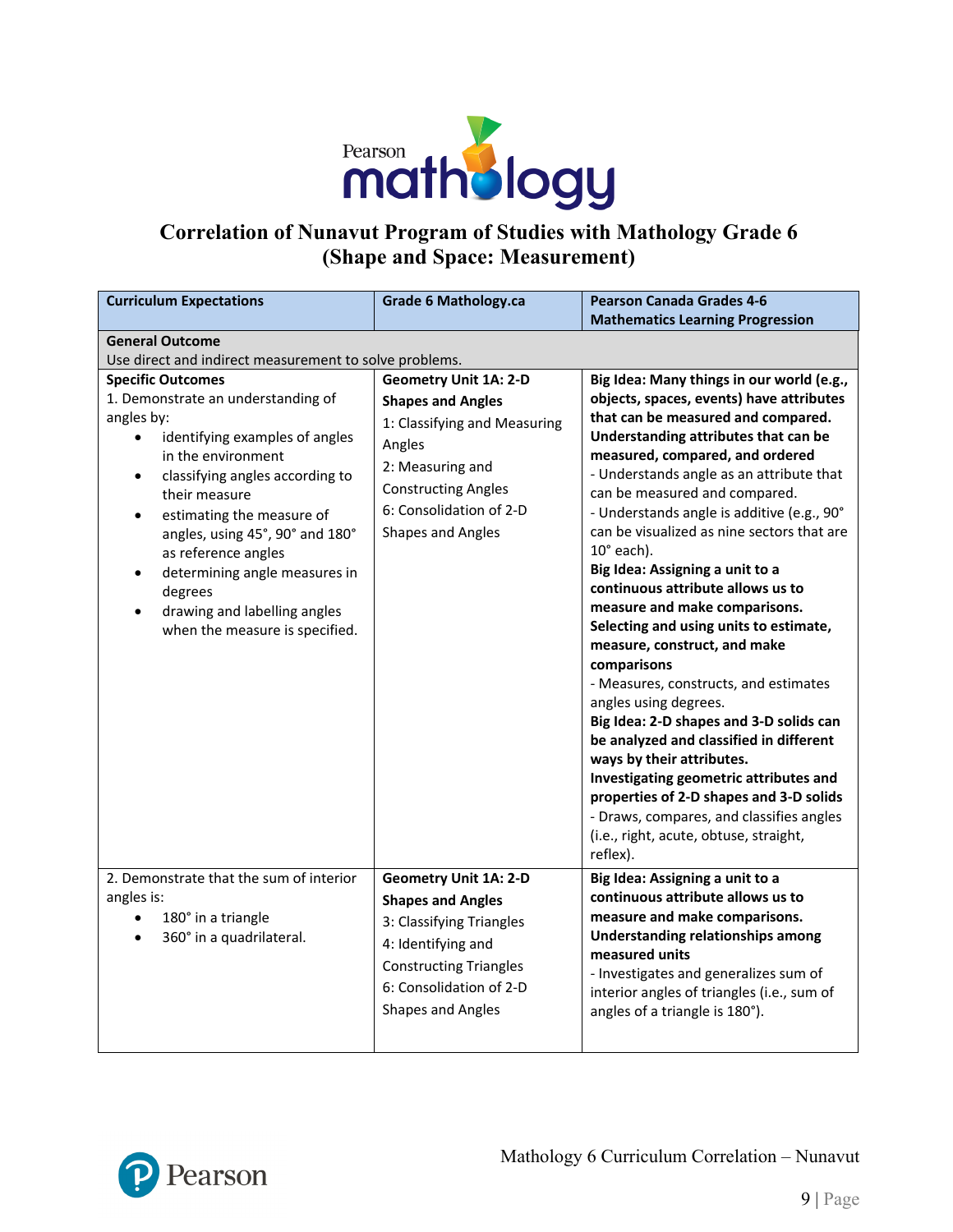| 3. Develop and apply a formula for | <b>Measurement Unit 1A:</b>     | Big Idea: Patterns and relations can be                                     |
|------------------------------------|---------------------------------|-----------------------------------------------------------------------------|
| determining the:                   | Perimeter, Area, Volume,        | represented with symbols, equations,                                        |
| perimeter of polygons              | and Capacity                    | and expressions.                                                            |
| area of rectangles<br>$\bullet$    | 1: Determining the Perimeter    | Using variables, algebraic expressions,                                     |
| volume of right rectangular        | of Polygons                     | and equations to represent                                                  |
| prisms.                            | 2: Determining the Area of      | mathematical relations                                                      |
|                                    | Rectangles                      | - Uses expressions and equations with<br>variables to represent generalized |
|                                    | 4: Determining the Volume of    | relations and algorithms                                                    |
|                                    |                                 | $(e.g., P = 2l + 2w).$                                                      |
|                                    | <b>Right Rectangular Prisms</b> |                                                                             |
|                                    | 6: Consolidation of Perimeter,  | Big Idea: Assigning a unit to a<br>continuous attribute allows us to        |
|                                    | Area, Volume, and Capacity      | measure and make comparisons.                                               |
|                                    |                                 | Selecting and using units to estimate,                                      |
|                                    |                                 | measure, construct, and make                                                |
|                                    |                                 | comparisons                                                                 |
|                                    |                                 | - Measures, constructs, and estimates                                       |
|                                    |                                 | perimeter and area of regular and                                           |
|                                    |                                 | irregular polygons.                                                         |
|                                    |                                 | <b>Understanding relationships among</b>                                    |
|                                    |                                 | measured units                                                              |
|                                    |                                 | - Develops and generalizes strategies to                                    |
|                                    |                                 | compute area and perimeter of                                               |
|                                    |                                 | rectangles.                                                                 |
|                                    |                                 | - Develops and generalizes strategies<br>and formulas to compute volumes of |
|                                    |                                 | right rectangular prisms.                                                   |
|                                    |                                 |                                                                             |
|                                    |                                 |                                                                             |

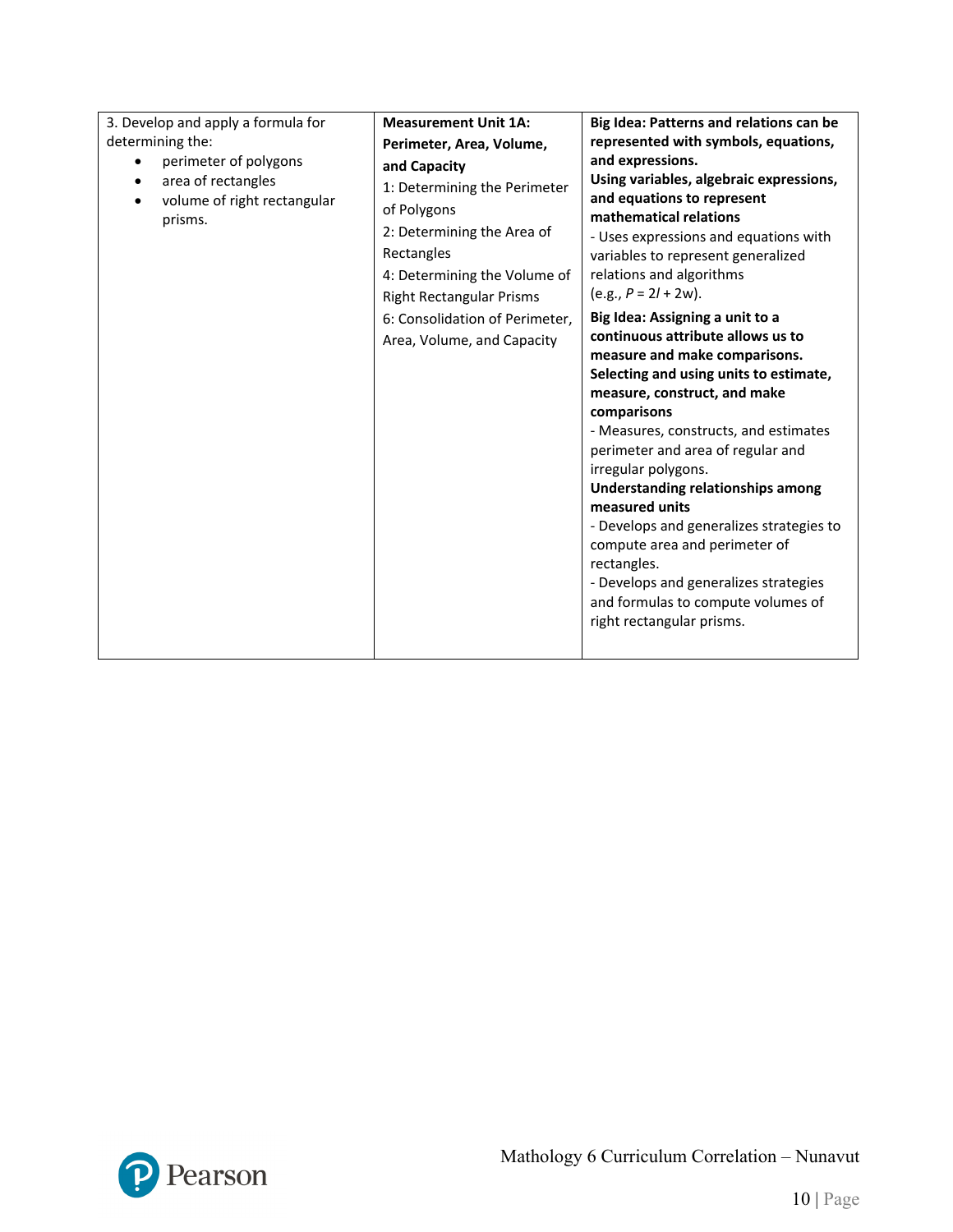

### **Correlation of Nunavut Program of Studies with Mathology Grade 6 (Shape and Space: 3-D Objects and 2-D Shapes)**

| <b>Curriculum Expectations</b>                                                                        | <b>Grade 6 Mathology.ca</b>   | <b>Pearson Canada Grades 4-6</b>                                     |  |  |
|-------------------------------------------------------------------------------------------------------|-------------------------------|----------------------------------------------------------------------|--|--|
|                                                                                                       |                               | <b>Mathematics Learning Progression</b>                              |  |  |
|                                                                                                       | <b>General Outcome</b>        |                                                                      |  |  |
| Describe the characteristics of 3-D objects and 2-D shapes, and analyze the relationships among them. |                               |                                                                      |  |  |
| <b>Specific Outcomes</b>                                                                              | <b>Geometry Unit 1A: 2-D</b>  | Big Ideas: 2-D shapes and 3-D solids can                             |  |  |
| 4. Construct and compare triangles,<br>including:                                                     | <b>Shapes and Angles</b>      | be analyzed and classified in different<br>ways by their attributes. |  |  |
| scalene                                                                                               | 3: Classifying Triangles      | Investigating geometric attributes and                               |  |  |
| isosceles                                                                                             | 4: Identifying and            | properties of 2-D shapes and 3-D solids                              |  |  |
| equilateral                                                                                           | <b>Constructing Triangles</b> | - Sorts, describes, constructs, and                                  |  |  |
| right                                                                                                 | 6: Consolidation of 2-D       | classifies polygons based on side                                    |  |  |
| obtuse                                                                                                | Shapes and Angles             | attributes (e.g., parallel, perpendicular,                           |  |  |
| acute                                                                                                 |                               | regular/irregular).                                                  |  |  |
| in different orientations.                                                                            |                               | - Sorts, describes, and classifies 2-D                               |  |  |
|                                                                                                       |                               | shapes based on their geometric                                      |  |  |
|                                                                                                       |                               | properties (e.g., side length, angles,                               |  |  |
|                                                                                                       |                               | diagonals).<br>- Classifies 2-D shapes within a hierarchy            |  |  |
|                                                                                                       |                               | based on their properties (e.g.,                                     |  |  |
|                                                                                                       |                               | rectangles are a subset of                                           |  |  |
|                                                                                                       |                               | parallelograms).                                                     |  |  |
| 5. Describe and compare the sides and                                                                 | <b>Geometry Unit 1A: 2-D</b>  | Big Ideas: 2-D shapes and 3-D solids can                             |  |  |
| angles of regular and irregular polygons.                                                             | <b>Shapes and Angles</b>      | be analyzed and classified in different                              |  |  |
|                                                                                                       | 5: Investigating Polygons     | ways by their attributes.                                            |  |  |
|                                                                                                       | 6: Consolidation of 2-D       | Investigating geometric attributes and                               |  |  |
|                                                                                                       | Shapes and Angles             | properties of 2-D shapes and 3-D solids                              |  |  |
|                                                                                                       |                               | - Sorts, describes, constructs, and                                  |  |  |
|                                                                                                       |                               | classifies polygons based on side                                    |  |  |
|                                                                                                       |                               | attributes (e.g., parallel, perpendicular,<br>regular/irregular).    |  |  |
|                                                                                                       |                               | - Sorts, describes, and classifies 2-D                               |  |  |
|                                                                                                       |                               | shapes based on their geometric                                      |  |  |
|                                                                                                       |                               | properties (e.g., side lengths, angles,                              |  |  |
|                                                                                                       |                               | diagonals).                                                          |  |  |
|                                                                                                       |                               |                                                                      |  |  |

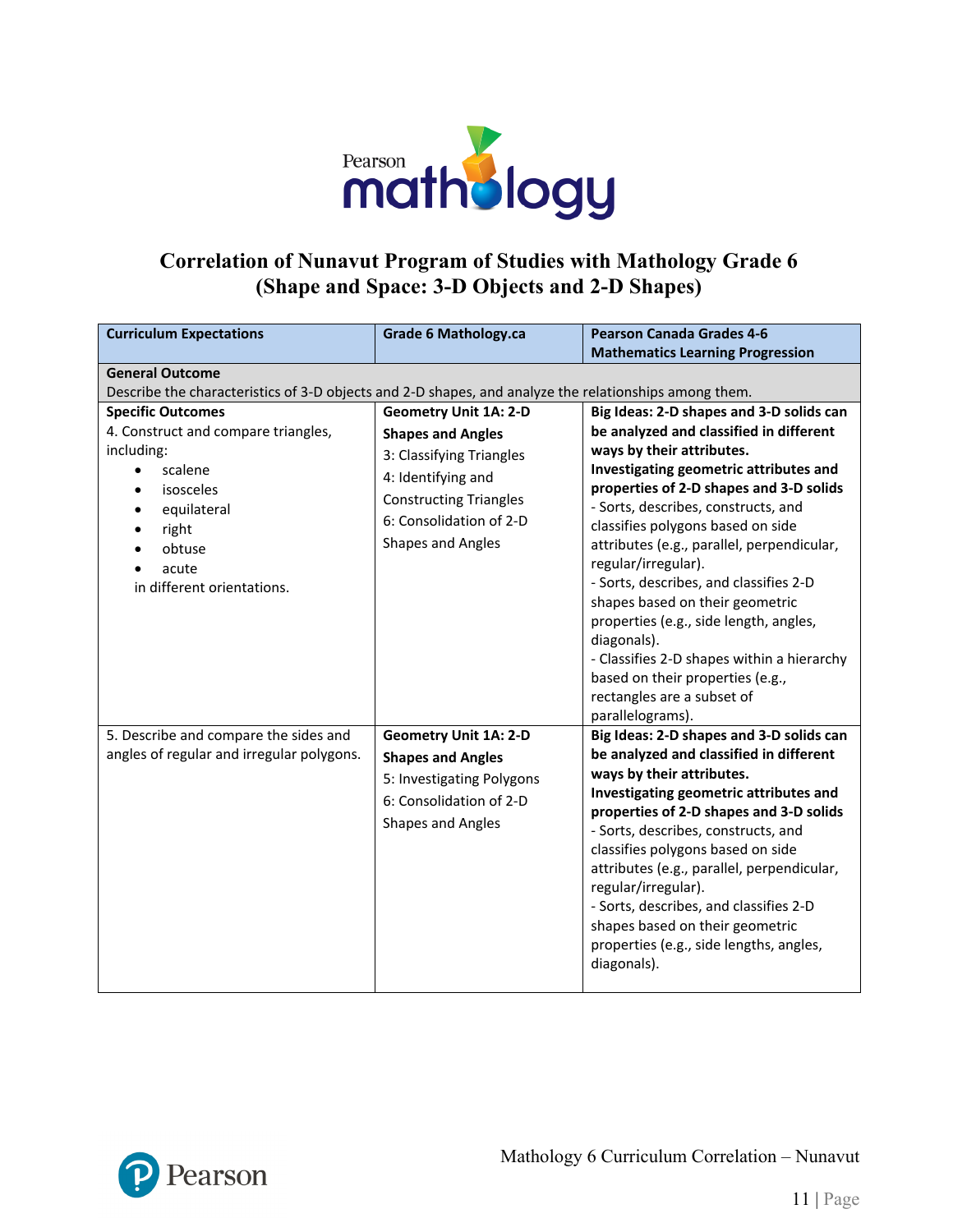

# **Correlation of Nunavut Program of Studies with Mathology Grade 6 (Shape and Space: Transformations)**

| <b>Curriculum Expectations</b>                                                                                                                                                                      | <b>Grade 6 Mathology.ca</b>                                                                                                                                                                                                 | <b>Pearson Canada Grades 4-6</b><br><b>Mathematics Learning Progression</b>                                                                                                                                                                                                                                                                                                                                                                |
|-----------------------------------------------------------------------------------------------------------------------------------------------------------------------------------------------------|-----------------------------------------------------------------------------------------------------------------------------------------------------------------------------------------------------------------------------|--------------------------------------------------------------------------------------------------------------------------------------------------------------------------------------------------------------------------------------------------------------------------------------------------------------------------------------------------------------------------------------------------------------------------------------------|
| <b>General Outcome</b>                                                                                                                                                                              |                                                                                                                                                                                                                             |                                                                                                                                                                                                                                                                                                                                                                                                                                            |
| Describe and analyze position and motion of objects and shapes.                                                                                                                                     |                                                                                                                                                                                                                             |                                                                                                                                                                                                                                                                                                                                                                                                                                            |
| <b>Specific Outcomes</b><br>6. Perform a combination of<br>translations, rotations and/or reflections<br>on a single<br>2-D shape, with and without technology,<br>and draw and describe the image. | <b>Geometry Unit 2A:</b><br><b>Transformations</b><br>7: Rotating 2-D Shapes on a<br>Grid<br>8: Single Transformations on a<br>Grid<br>9: Combining Transformations<br>on a Grid<br>12: Consolidation of<br>Transformations | Big Ideas: 2-D shapes and 3-D solids can<br>be transformed in many ways and<br>analyzed for change.<br>Exploring 2-D shapes and 3-D solids by<br>applying and visualizing transformations<br>- Identifies, describes, and performs<br>single transformations (i.e., translation,<br>reflection, rotation) on 2-D shapes.<br>- Identifies, describes, applies, and<br>creates a combination of successive<br>transformations on 2-D shapes. |
| 7. Perform a combination of successive<br>transformations of 2-D shapes to create<br>a design, and identify and describe the<br>transformations.                                                    | <b>Geometry Unit 2A:</b><br><b>Transformations</b><br>9: Combining Transformations<br>on a Grid<br>12: Consolidation of<br>Transformations                                                                                  | Big Ideas: 2-D shapes and 3-D solids can<br>be transformed in many ways and<br>analyzed for change.<br>Exploring 2-D shapes and 3-D solids by<br>applying and visualizing transformations<br>- Identifies, describes, and performs<br>single transformations (i.e., translation,<br>reflection, rotation) on 2-D shapes.<br>- Identifies, describes, applies, and<br>creates a combination of successive<br>transformations on 2-D shapes. |
| 8. Identify and plot points in the first<br>quadrant of a Cartesian plane, using<br>whole number ordered pairs.                                                                                     | <b>Geometry Unit 2A:</b><br><b>Transformations</b><br>10: Plotting and Reading<br>Coordinates<br>11: Transformations on a<br><b>Coordinate Plane</b><br>12: Consolidation of<br>Transformations                             | Big Idea: Objects can be located in space<br>and viewed from multiple perspectives.<br>Locating and mapping objects in space<br>- Develops understanding of a Cartesian<br>plane as a coordinate system using<br>perpendicular axes.<br>- Plots and locates points on a Cartesian<br>plane, and relates the location to the two<br>axes. (Limited to the first quadrant.)                                                                  |

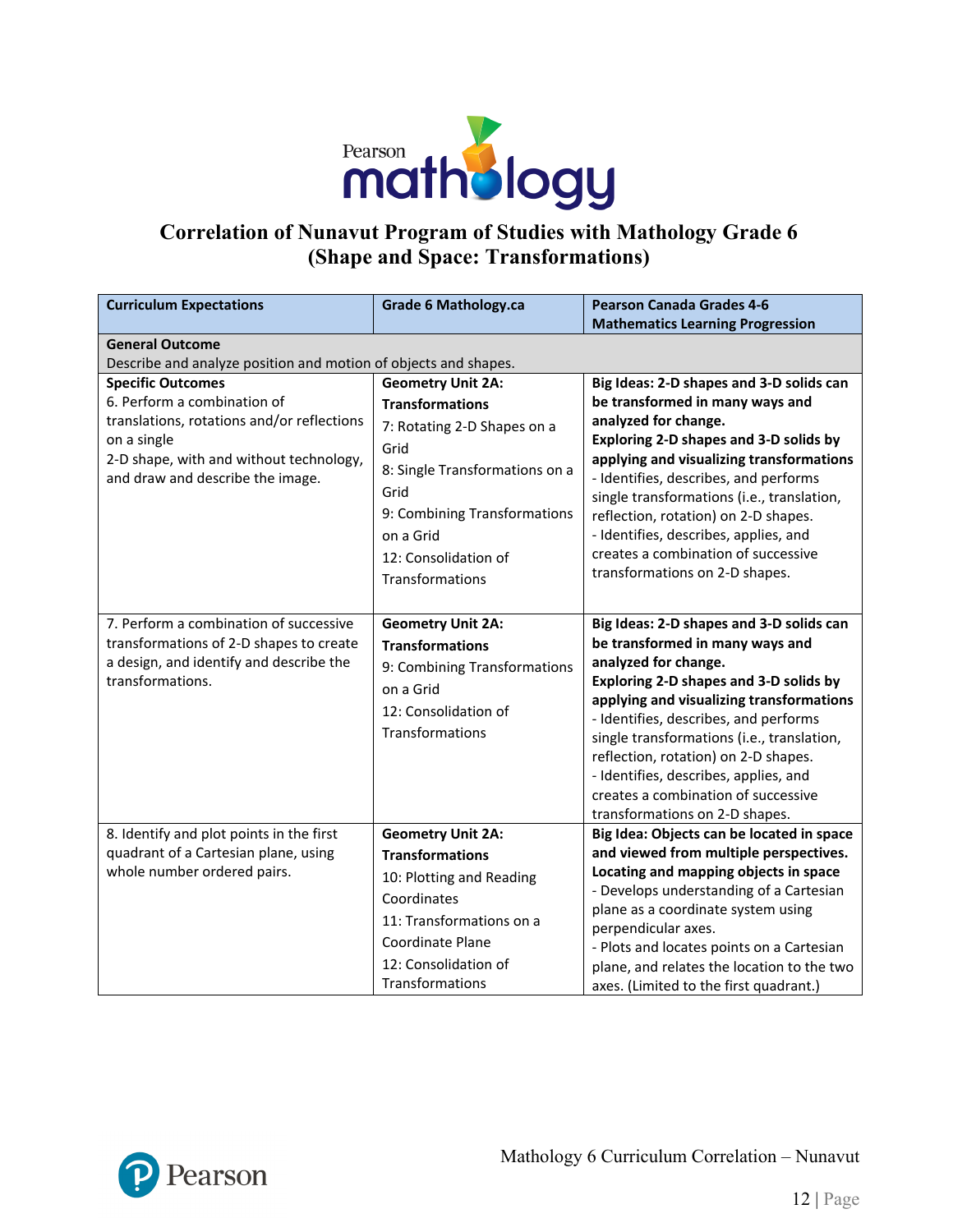| 9. Perform and describe single<br>transformations of a 2-D shape in the<br>first quadrant of a Cartesian plane<br>(limited to whole number vertices). | <b>Geometry Unit 2A:</b><br><b>Transformations</b><br>11: Transformations on a<br>Coordinate Plane<br>12: Consolidation of<br>Transformations | Big Idea: Objects can be located in space<br>and viewed from multiple perspectives.<br>Locating and mapping objects in space<br>- Plots and locates points on a Cartesian<br>plane, and relates the location to the two<br>axes. (Limited to the first quadrant.)<br>- Analyzes and locates the vertices of 2-D<br>shapes after transformation on a<br>Cartesian plane. (Limited to the first<br>quadrant.) |
|-------------------------------------------------------------------------------------------------------------------------------------------------------|-----------------------------------------------------------------------------------------------------------------------------------------------|-------------------------------------------------------------------------------------------------------------------------------------------------------------------------------------------------------------------------------------------------------------------------------------------------------------------------------------------------------------------------------------------------------------|
|-------------------------------------------------------------------------------------------------------------------------------------------------------|-----------------------------------------------------------------------------------------------------------------------------------------------|-------------------------------------------------------------------------------------------------------------------------------------------------------------------------------------------------------------------------------------------------------------------------------------------------------------------------------------------------------------------------------------------------------------|

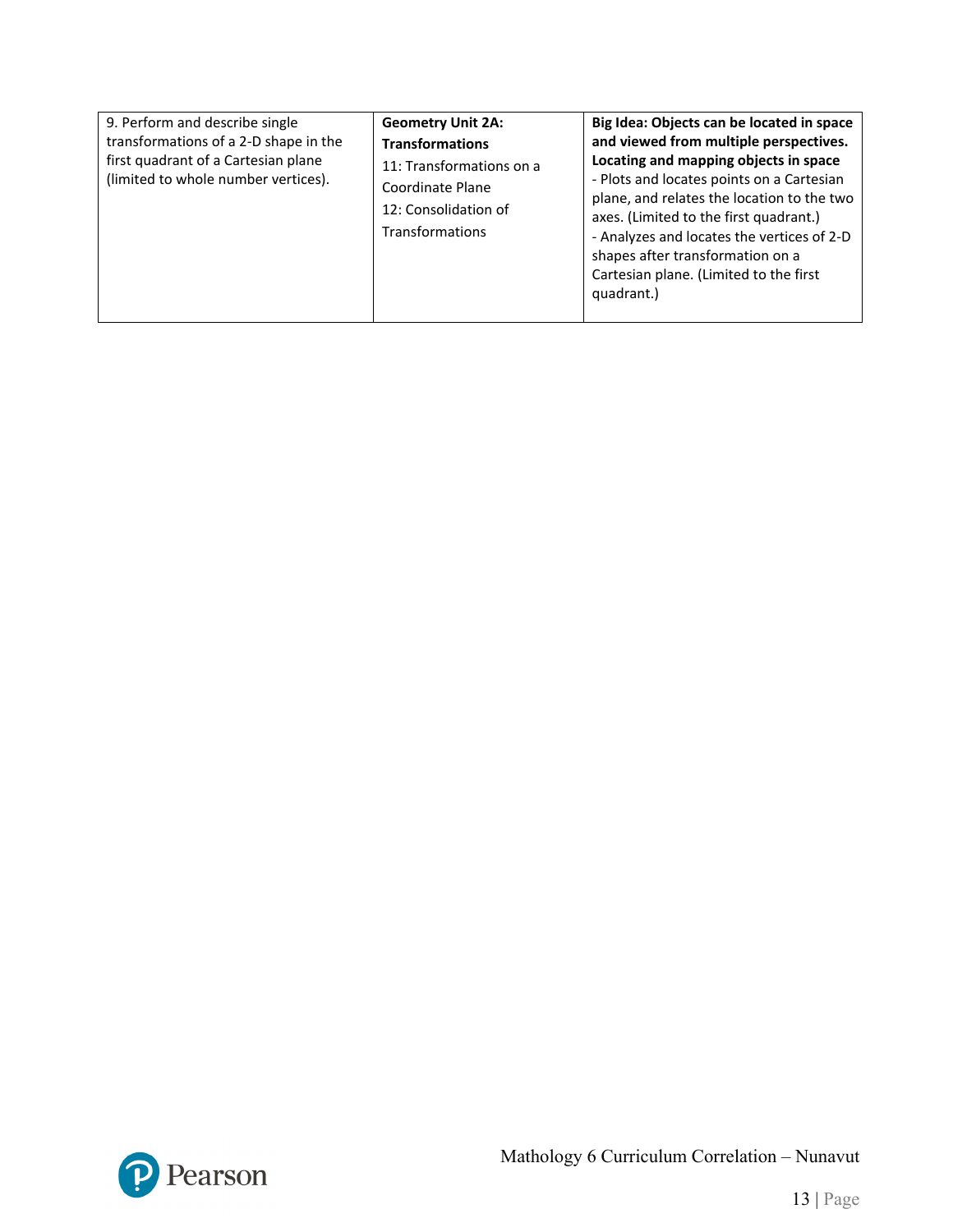

## **Correlation of Nunavut Program of Studies with Mathology Grade 6 (Statistics and Probability: Data Analysis)**

| <b>Curriculum Expectations</b>                                                                                                                                                                          | <b>Grade 6 Mathology.ca</b>                                                                                                    | <b>Pearson Canada Grades 4-6</b><br><b>Mathematics Learning Progression</b>                                                                                                                                                                                                                                                                                                                                                                                                                                                                                                                                                                                                                                                                                                                    |  |  |  |
|---------------------------------------------------------------------------------------------------------------------------------------------------------------------------------------------------------|--------------------------------------------------------------------------------------------------------------------------------|------------------------------------------------------------------------------------------------------------------------------------------------------------------------------------------------------------------------------------------------------------------------------------------------------------------------------------------------------------------------------------------------------------------------------------------------------------------------------------------------------------------------------------------------------------------------------------------------------------------------------------------------------------------------------------------------------------------------------------------------------------------------------------------------|--|--|--|
| <b>General Outcome</b>                                                                                                                                                                                  |                                                                                                                                |                                                                                                                                                                                                                                                                                                                                                                                                                                                                                                                                                                                                                                                                                                                                                                                                |  |  |  |
| Collect, display and analyze data to solve problems.                                                                                                                                                    |                                                                                                                                |                                                                                                                                                                                                                                                                                                                                                                                                                                                                                                                                                                                                                                                                                                                                                                                                |  |  |  |
| <b>Specific Outcomes</b><br>1. Create, label, and interpret line<br>graphs to draw conclusions.                                                                                                         | <b>Data Management Unit 1:</b><br><b>Data Management</b><br>1: Exploring Line Graphs<br>6: Consolidation of Data<br>Management | <b>Big Idea: Formulating questions,</b><br>collecting data, and consolidating data<br>in visual and graphical displays help us<br>understand, predict, and interpret<br>situations that involve uncertainty,<br>variability, and randomness.<br>Collecting data and organizing it into<br>categories<br>- Differentiates between discrete (e.g.,<br>votes) and continuous (e.g., height) data.<br><b>Creating graphical displays of collected</b><br>data<br>- Represents data graphically using<br>many-to-one correspondence with<br>appropriate scales and intervals (e.g.,<br>each symbol on pictograph represents 10<br>people).<br>- Chooses and justifies appropriate visual<br>representations for displaying discrete<br>(e.g., bar graph) and continuous (e.g.,<br>line graph) data. |  |  |  |
| 2. Select, justify and use appropriate<br>methods of collecting data, including:<br>questionnaires<br>$\bullet$<br>experiments<br>$\bullet$<br>databases<br>$\bullet$<br>electronic media.<br>$\bullet$ | Data Management Unit 1:<br>Data Management<br>3: Collecting and Organizing<br>Data<br>6: Consolidation of Data<br>Management   | <b>Big Idea: Formulating questions,</b><br>collecting data, and consolidating data<br>in visual and graphical displays help us<br>understand, predict, and interpret<br>situations that involve uncertainty,<br>variability, and randomness.<br>Collecting data and organizing it into<br>categories<br>- Constructs data organizers to support<br>data collection (e.g., creates tally chart<br>or line plot on a grid to collect survey<br>data).<br>- Selects and justifies an appropriate<br>method of data collection (e.g.,<br>experiment, observation, survey) based<br>on question posed.                                                                                                                                                                                              |  |  |  |

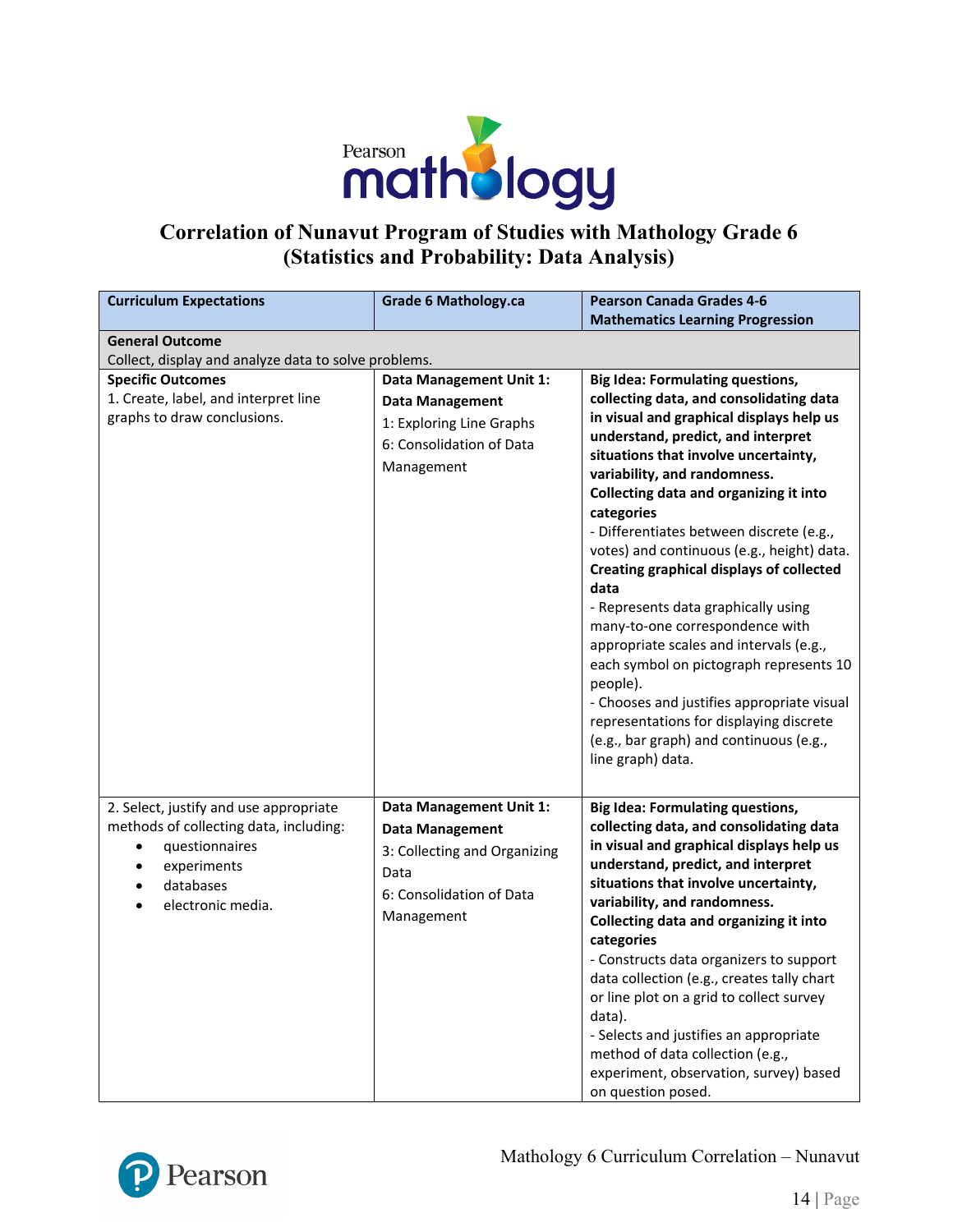| 3. Graph collected data, and analyze the | Data Management Unit 1:      | <b>Big Idea: Formulating questions,</b>                                            |
|------------------------------------------|------------------------------|------------------------------------------------------------------------------------|
| graph to solve problems.                 | <b>Data Management</b>       | collecting data, and consolidating data                                            |
|                                          | 3: Collecting and Organizing | in visual and graphical displays help us                                           |
|                                          | Data                         | understand, predict, and interpret                                                 |
|                                          | 4: Interpreting Graphs to    | situations that involve uncertainty,                                               |
|                                          | Solve Problems               | variability, and randomness.                                                       |
|                                          | 6: Consolidation of Data     | Creating graphical displays of collected                                           |
|                                          |                              | data                                                                               |
|                                          | Management                   | - Represents data graphically using                                                |
|                                          |                              | many-to-one correspondence with                                                    |
|                                          |                              | appropriate scales and intervals (e.g.,                                            |
|                                          |                              | each symbol on pictograph represents 10                                            |
|                                          |                              | people).                                                                           |
|                                          |                              | - Chooses and justifies appropriate visual                                         |
|                                          |                              | representations for displaying discrete<br>(e.g., bar graph) and continuous (e.g., |
|                                          |                              | line graph) data.                                                                  |
|                                          |                              | Reading and interpreting data displays                                             |
|                                          |                              | and analyzing variability                                                          |
|                                          |                              | - Reads and interprets data displays                                               |
|                                          |                              | using many-to-one correspondence.                                                  |
|                                          |                              | Drawing conclusions by making                                                      |
|                                          |                              | inferences and justifying decisions                                                |
|                                          |                              | based on data collected                                                            |
|                                          |                              | - Draws conclusions on data presented.                                             |
|                                          |                              | - Interprets the results of data presented                                         |
|                                          |                              | graphically from primary (e.g., class                                              |
|                                          |                              | survey) and secondary (e.g., online news                                           |
|                                          |                              | report) sources.                                                                   |
|                                          |                              |                                                                                    |